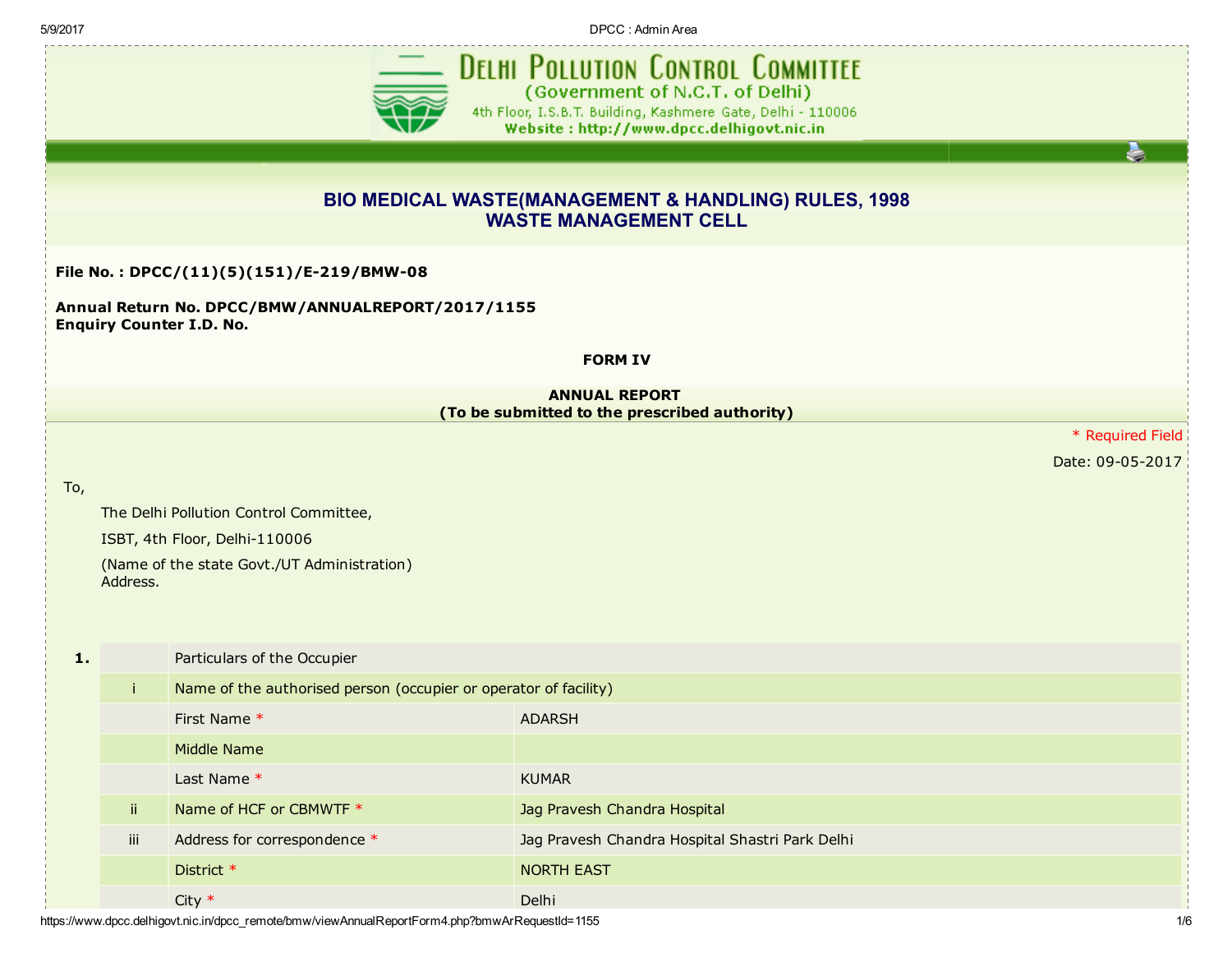| 20 H |                        |                                                                                        | UI VV. AVIIIIII AI GA                      |
|------|------------------------|----------------------------------------------------------------------------------------|--------------------------------------------|
|      |                        | Pin Code *                                                                             | 110053                                     |
|      | $\mathsf{i}\mathsf{v}$ | Address of Facility                                                                    | Jag Pravesh Chandra Hospital, Shastri Park |
|      |                        | District *                                                                             | <b>EAST</b>                                |
|      |                        | $City *$                                                                               | Delhi                                      |
|      |                        | Pin Code *                                                                             | 110053                                     |
|      | $\mathsf{v}$           | Telephone No.                                                                          | 22184453                                   |
|      |                        | Fax No.                                                                                |                                            |
|      |                        | Telex No.                                                                              |                                            |
|      | vi                     | Email Id *                                                                             | msjpch2010@gmail.com                       |
|      |                        | Mobile No <sup>*</sup>                                                                 | 7290076839                                 |
|      |                        | Pan No (of Income Tax Dept) of the HCU *                                               |                                            |
|      | vii                    | <b>URL Of Website</b>                                                                  |                                            |
|      |                        | Applicant UID No. (Adhaar No.)                                                         |                                            |
|      |                        | Copy of Applicant UID (Adhaar Card)                                                    |                                            |
|      | viii                   | GPS coordinates of HCF or CBMWTF                                                       |                                            |
|      |                        | Latitude                                                                               |                                            |
|      |                        | Longitude                                                                              |                                            |
|      | ix                     | Ownership of HCF or CBMWTF                                                             | Any Other                                  |
|      | $\mathbf{x}$           | Status of Authorisation under the Bio-Medical Waste<br>(Management and Handling) Rules |                                            |
|      |                        | <b>Authorization Status</b>                                                            | Pending                                    |
|      |                        | Authorisation No.                                                                      |                                            |
|      |                        | Valid Up to                                                                            |                                            |
|      | xi                     | Status of Consents under Water Act and Air Act                                         |                                            |
|      |                        | <b>Authorization Status</b>                                                            | Pending                                    |
|      |                        | Valid Up to                                                                            |                                            |
| 2.   |                        | <b>Type of Health care Facility:</b>                                                   |                                            |
|      | (i)                    | <b>Bedded Hospital</b>                                                                 | No Of Beds                                 |
|      |                        |                                                                                        |                                            |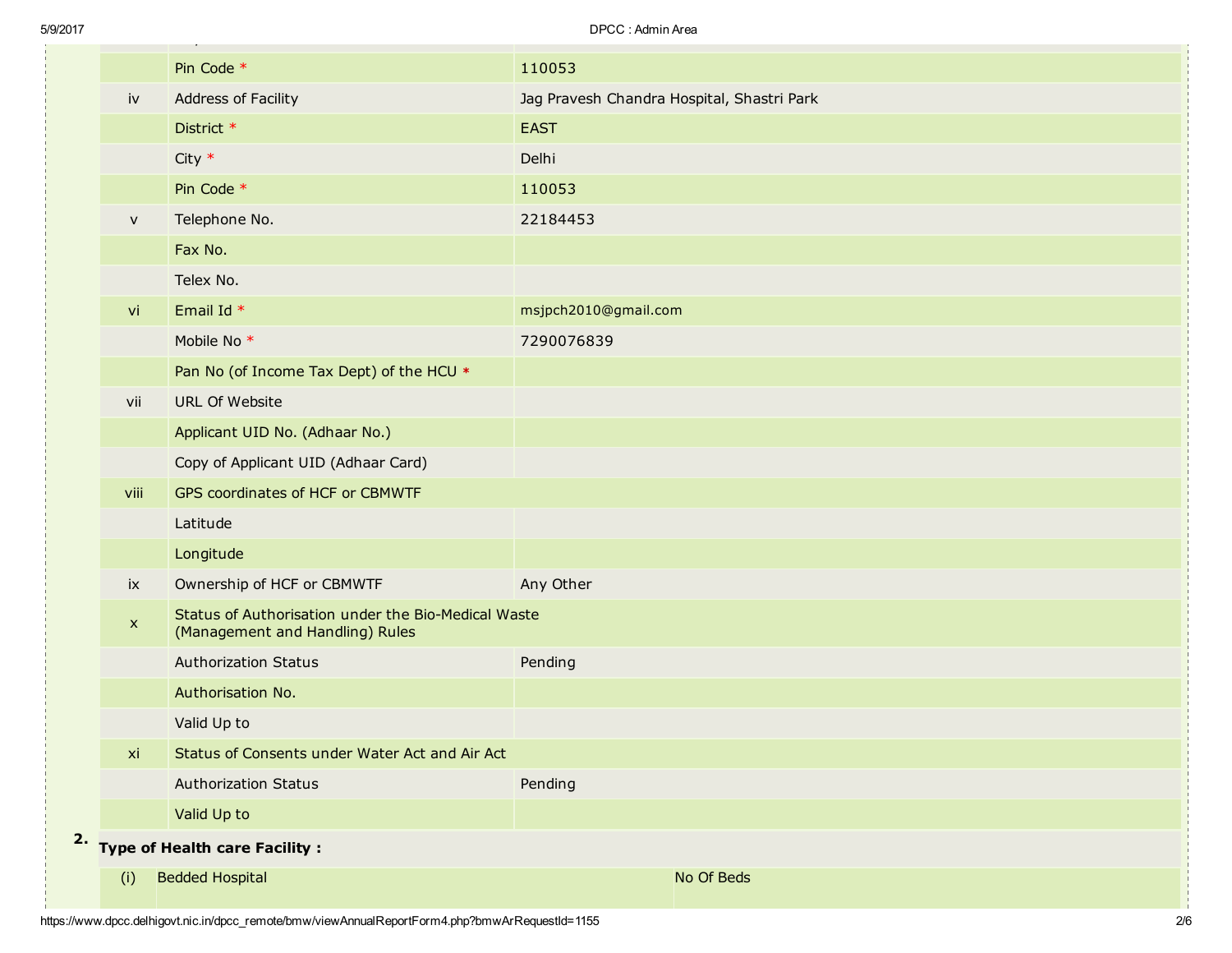|    | (ii)                           | Non-bedded hospital<br>(Clinic or Blood Bank or Clinical Laboratory or Research<br>Institute or Veterinary Hospital or any other)<br>License Number |                                 |                                          |                |                     |                                                         |
|----|--------------------------------|-----------------------------------------------------------------------------------------------------------------------------------------------------|---------------------------------|------------------------------------------|----------------|---------------------|---------------------------------------------------------|
|    | (iii)<br>(iii)                 | License Expiry Date                                                                                                                                 |                                 |                                          |                |                     |                                                         |
|    |                                |                                                                                                                                                     |                                 |                                          |                |                     |                                                         |
|    | <b>Details of CBMWTF</b><br>3. |                                                                                                                                                     |                                 |                                          |                |                     |                                                         |
|    | Ť.                             | Number healthcare facilities covered by CBMWTF                                                                                                      |                                 |                                          |                |                     |                                                         |
|    | ii.                            | No of beds covered by CBMWTF                                                                                                                        |                                 |                                          |                |                     |                                                         |
|    | iii                            | Installed treatment and disposal capacity of<br><b>CBMWTF:</b>                                                                                      |                                 |                                          |                |                     |                                                         |
|    | iv                             | Quantity of biomedical waste treated or disposed<br>by CBMWTF                                                                                       |                                 |                                          |                |                     |                                                         |
|    |                                |                                                                                                                                                     |                                 | <b>Category Name</b>                     |                | Quantity (Kg/annum) |                                                         |
|    |                                | Quantity of waste generated or disposed in Kg<br>per annum (on monthly average basis)                                                               | Yellow                          |                                          | 8030 Kg/annum  |                     |                                                         |
| 4. |                                |                                                                                                                                                     | Red                             |                                          | 12775 Kg/annum |                     |                                                         |
|    |                                |                                                                                                                                                     | White (Translucent)             |                                          | 95 Kg/annum    |                     |                                                         |
|    |                                |                                                                                                                                                     | <b>Blue</b>                     |                                          | 266 Kg/annum   |                     |                                                         |
|    |                                |                                                                                                                                                     | General Solid waste             |                                          | 29200 Kg/annum |                     |                                                         |
|    |                                |                                                                                                                                                     |                                 |                                          |                |                     |                                                         |
| 5. |                                | Details of the Storage, treatment, transportation, processing and Disposal Facility                                                                 |                                 |                                          |                |                     |                                                         |
|    |                                |                                                                                                                                                     |                                 | Size:                                    | 40 Sq Mt       |                     |                                                         |
|    |                                | Details of the on-site storage facility                                                                                                             |                                 | Capacity:                                |                |                     |                                                         |
|    |                                |                                                                                                                                                     | Provision of on-site<br>storage |                                          |                |                     |                                                         |
|    |                                |                                                                                                                                                     |                                 | Any other provision                      |                |                     |                                                         |
|    |                                | $\mathbf{ii}$<br><b>Disposal Facilities</b>                                                                                                         |                                 | <b>Type of</b><br>treatment<br>equipment | No of units    | Capacity Kg/day     | Quantity<br>treatedor<br>disposed in<br>kg per<br>annum |
|    |                                |                                                                                                                                                     |                                 |                                          |                |                     |                                                         |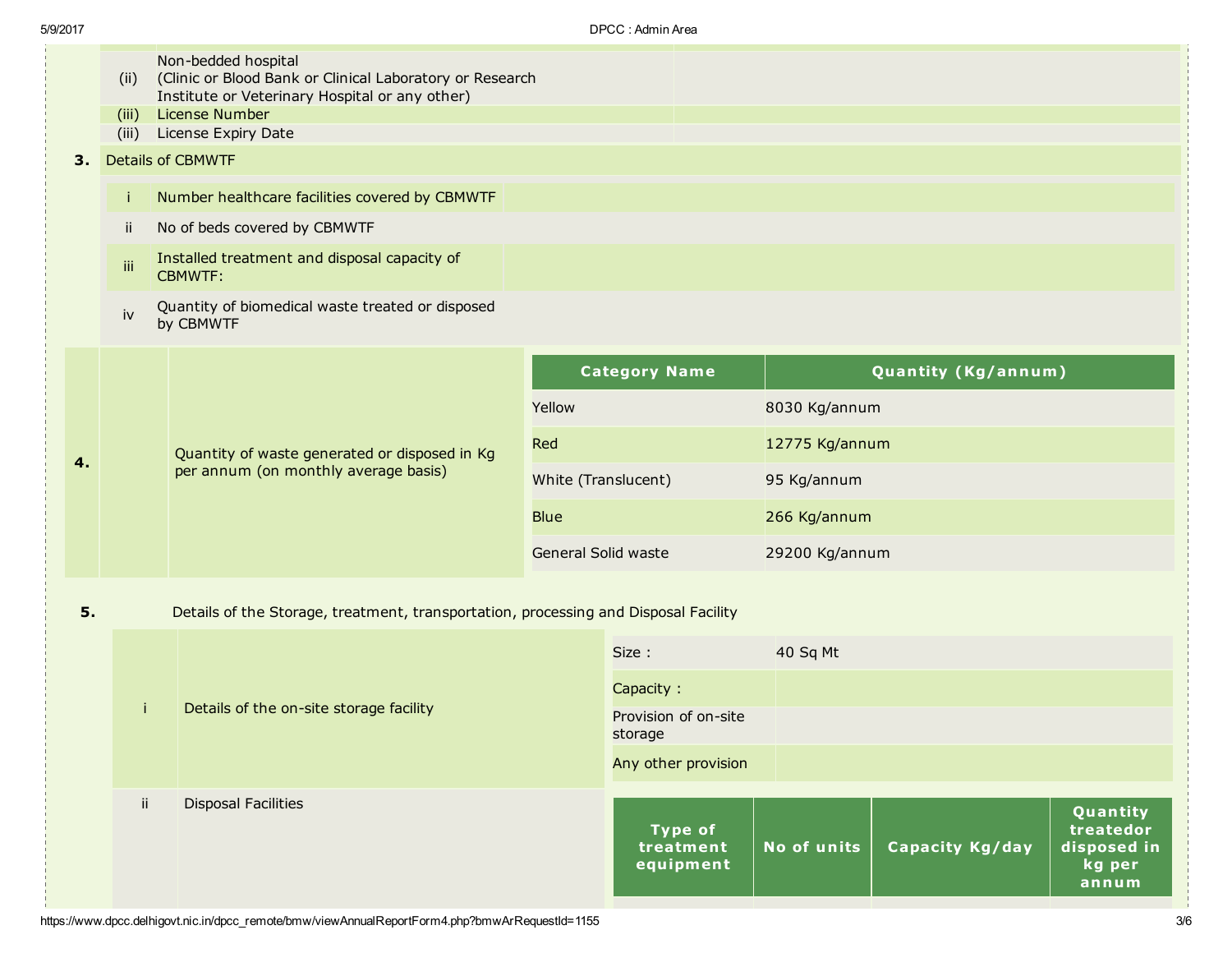| <b>Where disposed</b> |
|-----------------------|
|                       |
|                       |
|                       |
|                       |
|                       |

https://www.dpcc.delhigovt.nic.in/dpcc\_remote/bmw/viewAnnualReportForm4.php?bmwArRequestId=1155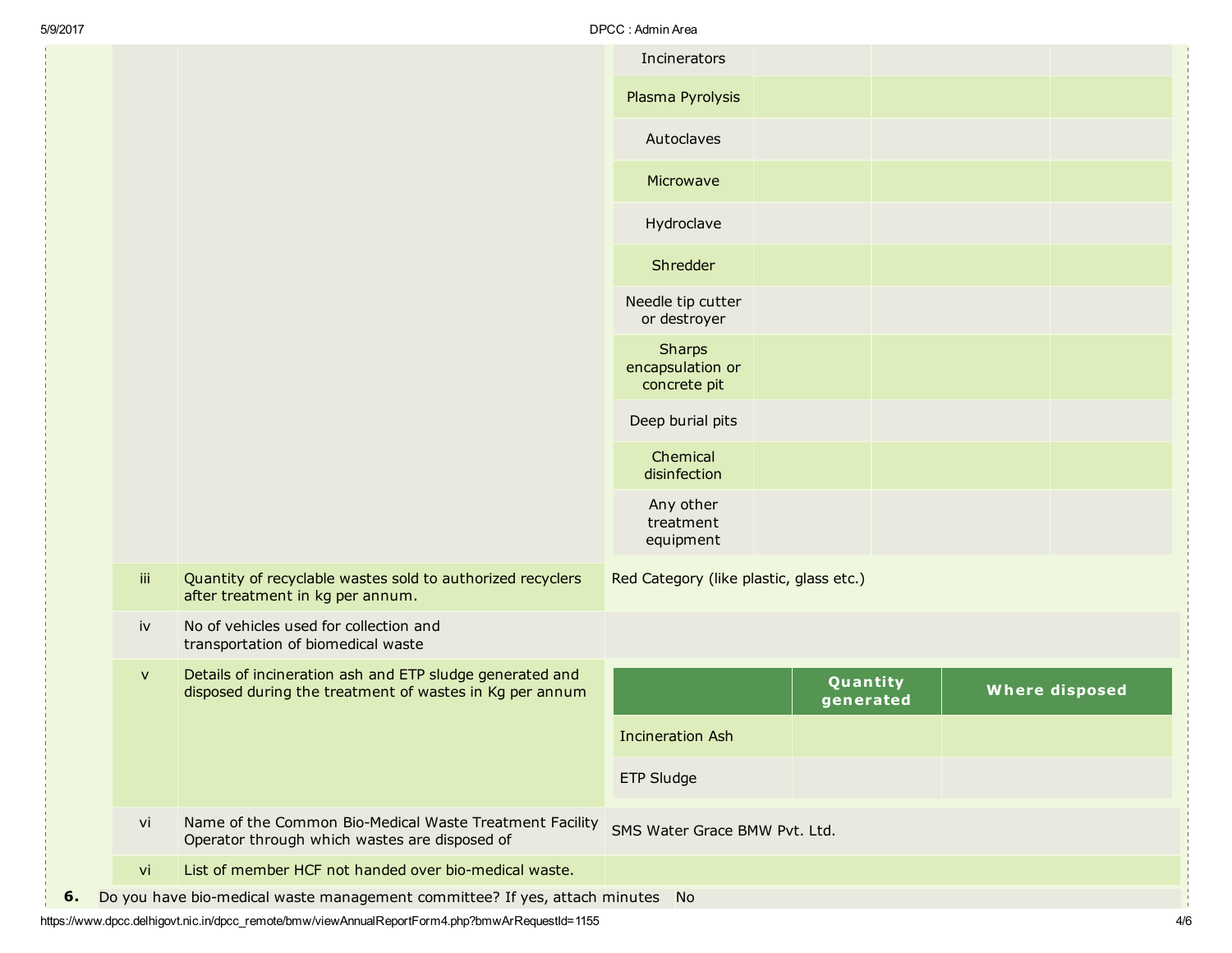|    | of the meetings held during the reporting period                                                                                            |                                                                                                                            |  |                                    |                |  |  |
|----|---------------------------------------------------------------------------------------------------------------------------------------------|----------------------------------------------------------------------------------------------------------------------------|--|------------------------------------|----------------|--|--|
| 7. |                                                                                                                                             | <b>Details trainings conducted on BMW</b>                                                                                  |  |                                    |                |  |  |
|    |                                                                                                                                             | Number of trainings conducted on BMW Management.                                                                           |  |                                    | $6\phantom{1}$ |  |  |
|    | jj.                                                                                                                                         | Number of personnel trained                                                                                                |  |                                    | 272            |  |  |
|    | iii                                                                                                                                         | Number of personnel trained at the time of induction                                                                       |  |                                    | 45             |  |  |
|    | iv                                                                                                                                          | Number of personnel not undergone any training so far                                                                      |  |                                    |                |  |  |
|    | V                                                                                                                                           | Whether standard manual for training is available?                                                                         |  |                                    | <b>No</b>      |  |  |
|    | Vİ                                                                                                                                          | Any other information                                                                                                      |  |                                    |                |  |  |
| 8. |                                                                                                                                             | Details of the accident occurred during the year                                                                           |  |                                    |                |  |  |
|    |                                                                                                                                             | Number of Accidents occurred                                                                                               |  | 10                                 |                |  |  |
|    | Ϊİ                                                                                                                                          | Number of the persons affected                                                                                             |  | $\pmb{0}$                          |                |  |  |
|    | Ϊij                                                                                                                                         | Remedial Action taken (Please attach details if any)                                                                       |  | Counselling done, ART not required |                |  |  |
|    | iv                                                                                                                                          | Any Fatality occurred                                                                                                      |  |                                    |                |  |  |
|    |                                                                                                                                             | Fatality Details if any                                                                                                    |  |                                    |                |  |  |
| 9. | Are you meeting the standards of air Pollution from the incinerator?<br>How many times in last year could not met the standards?            |                                                                                                                            |  |                                    |                |  |  |
|    | Details of Continuous online emission monitoring systems installed                                                                          |                                                                                                                            |  |                                    |                |  |  |
|    |                                                                                                                                             | 10. Liquid waste generated and treatment methods in place. How Yes<br>many times you have not met the standards in a year? |  |                                    |                |  |  |
|    | 11. Is the disinfection method of sterilization meeting the log 4<br>standards? How many times you have not met the standards<br>in a year? |                                                                                                                            |  |                                    |                |  |  |
|    |                                                                                                                                             | 12. Any other relevant information                                                                                         |  |                                    |                |  |  |
|    | 8. Certified that the above report is for the period from 01-01-2016 To 31-12-2016                                                          |                                                                                                                            |  |                                    |                |  |  |